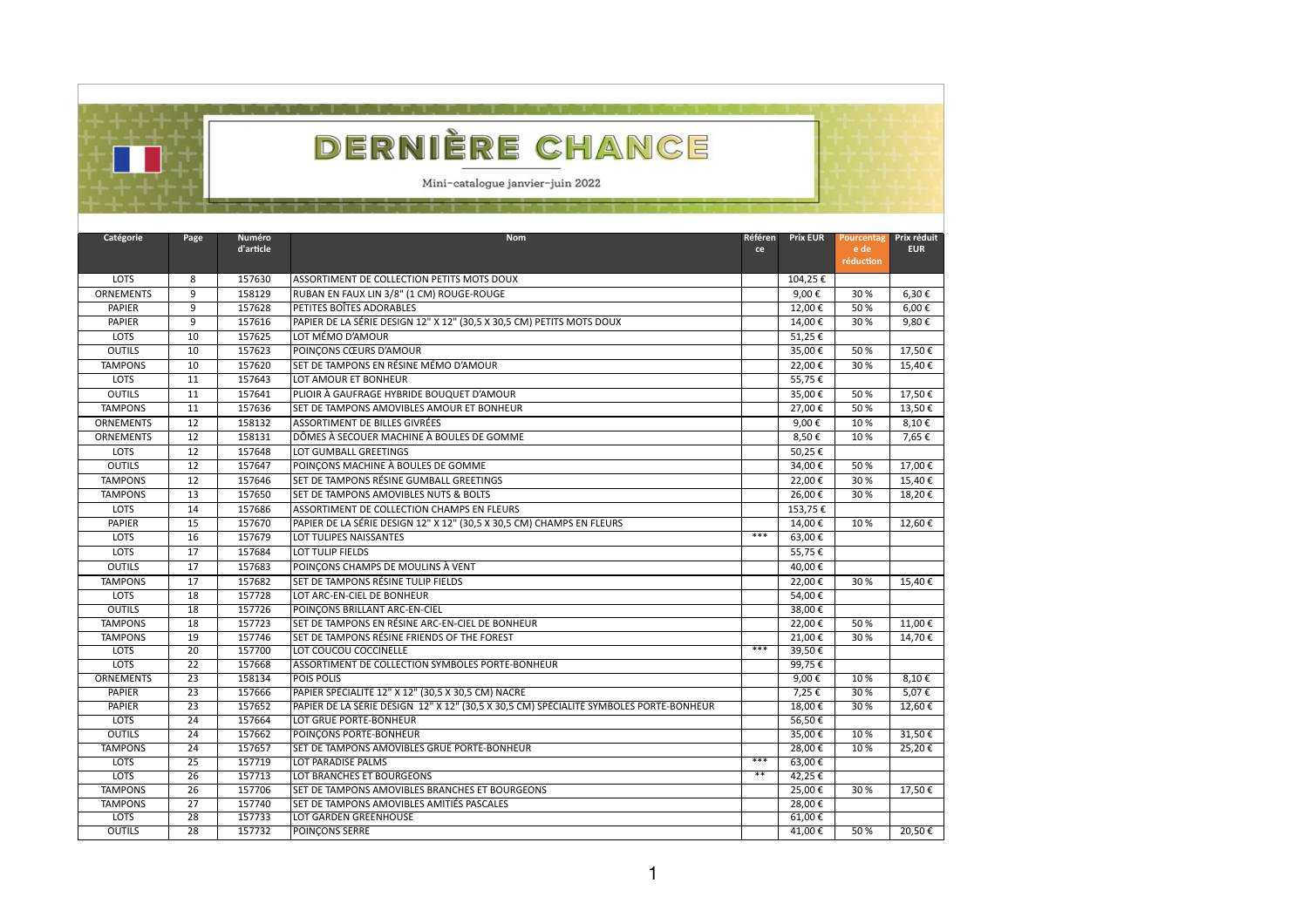| <b>TAMPONS</b>   | 28              | 157731 | SET DE TAMPONS RÉSINE GARDEN GREENHOUSE                                        |       | 27,00 €                     | 30%  | 18,90 €         |
|------------------|-----------------|--------|--------------------------------------------------------------------------------|-------|-----------------------------|------|-----------------|
| <b>LOTS</b>      | 30 <sup>°</sup> | 157691 | LOT FLOWERING RAIN BOOTS                                                       |       | $60,25 \in$                 |      |                 |
| <b>OUTILS</b>    | 30              | 157690 | POINÇONS BOTTES DE PLUIE                                                       |       | 39,00€                      | 30 % | 27,30€          |
| <b>TAMPONS</b>   | 30              | 157689 | SET DE TAMPONS RÉSINE FLOWERING RAIN BOOTS                                     |       | $28,00 \in$                 | 10%  | $25,20 \in$     |
| <b>TAMPONS</b>   | 31              | 157748 | SET DE TAMPONS RÉSINE KITE DELIGHT                                             |       | $22,00 \in$                 | 30%  | 15,40€          |
| <b>LOTS</b>      | 32              | 157766 | ASSORTIMENT DE COLLECTION COMPOSITION ARTISTIQUE                               |       | 109,50€                     |      |                 |
| <b>PAPIER</b>    | 33              | 157750 | PAPIER DE LA SÉRIE DESIGN 12" X 12" (30,5 X 30,5 CM) COMPOSITION ARTISTIQUE    |       | 14,00€                      | 30 % | 9,80 $\epsilon$ |
| <b>LOTS</b>      | $\overline{34}$ | 157762 | LOT COLLAGE TROPICAL                                                           |       | $64,75$ €                   |      |                 |
| <b>OUTILS</b>    | 34              | 157760 | POINÇONS DÉCORATIONS TROPICALES                                                |       | 42,00 €                     | 10%  | 37,80€          |
| <b>TAMPONS</b>   | 34              | 157755 | SET DE TAMPONS AMOVIBLES COLLAGE TROPICAL                                      |       | 30,00€                      | 30%  | 21,00 €         |
| <b>LOTS</b>      | 35              | 157802 | LOT DAHLIA DAYS                                                                |       | 67,50€                      |      |                 |
| <b>OUTILS</b>    | 35              | 157801 | POINÇONS DAHLIAS DÉTAILLÉS                                                     |       | 47,00€                      | 50 % | $23,50 \in$     |
| <b>TAMPONS</b>   | 35              | 157799 | <b>SET DE TAMPONS AMOVIBLES DAHLIA DAYS</b>                                    |       | 28,00€                      | 50%  | $14,00$ €       |
| <b>TAMPONS</b>   | 36              | 157880 | <b>SET DE TAMPONS AMOVIBLES FLOWING FLOWERS</b>                                |       | 31,00€                      | 10%  | 27,90 €         |
| <b>LOTS</b>      | $\overline{37}$ | 157795 | LOT DAFFODIL DAYDREAM                                                          | $***$ | 66,50€                      |      |                 |
| <b>LOTS</b>      | 38              | 157859 | LOT OCÉAN DE BONHEUR                                                           |       | 64,75€                      |      |                 |
| <b>OUTILS</b>    | $\overline{38}$ | 157857 | <b>POINÇONS OCÉAN</b>                                                          |       | 44,00€                      | 10%  | $39,60$ €       |
| <b>TAMPONS</b>   | 38              | 157852 | SET DE TAMPONS AMOVIBLES OCÉAN DE BONHEUR                                      |       | 28,00€                      | 10%  | 25,20€          |
| <b>LOTS</b>      | 40              | 157820 | LOT AMAZING SILHOUETTES                                                        | $***$ | 54,00€                      |      |                 |
| <b>LOTS</b>      | 41              | 157833 | LOT JARDIN D'ÉDEN                                                              | $***$ | 63,00€                      |      |                 |
| <b>LOTS</b>      | 42              | 157783 | ASSORTIMENT DE COLLECTION NOUVEAUX HORIZONS                                    |       | 95,00 $\epsilon$            |      |                 |
| <b>ORNEMENTS</b> | 43              | 158141 | <b>FORMES LAQUÉES CAILLOUX</b>                                                 |       | 9,00 $\epsilon$             |      |                 |
| <b>ORNEMENTS</b> | 43              | 158140 | MÉLI-MÉLO DE RUBAN DE COTON 1/8" (3,2 MM)                                      |       | 11,00 $\epsilon$            | 30 % | $7,70$ €        |
| <b>LOTS</b>      | 43              | 157780 | LOT À L'HORIZON                                                                |       | 61,00€                      |      |                 |
| <b>OUTILS</b>    | 43              | 157778 | <b>POINÇONS HORIZON</b>                                                        |       | 40,00 $\epsilon$            | 10%  | $36,00$ €       |
| <b>TAMPONS</b>   | 43              | 157773 | SET DE TAMPONS AMOVIBLES À L'HORIZON                                           |       | 28,00€                      |      |                 |
| <b>PAPIER</b>    | 43              | 157768 | PAPIER DE LA SÉRIE DESIGN 6" X 6" (15,2 X 15,2 CM) NOUVEAUX HORIZONS           |       | $14,00$ €                   | 30 % | 9,80 $\epsilon$ |
| <b>TAMPONS</b>   | 45              | 157868 | SET DE TAMPONS AMOVIBLES GENTLE WAVES                                          |       | 21,00€                      | 30%  | 14,70€          |
| <b>LOTS</b>      | 46              | 157811 | LOT VOL D'HIRONDELLES                                                          |       | 61,00€                      |      |                 |
| <b>OUTILS</b>    | 46              | 157809 | <b>POINCONS HIRONDELLES</b>                                                    |       | 41,00€                      | 30 % | 28,70€          |
| <b>TAMPONS</b>   | 46              | 157806 | SET DE TAMPONS EN RÉSINE VOL D'HIRONDELLES                                     |       | 27,00€                      | 30%  | 18,90 €         |
| <b>LOTS</b>      | 48              | 158053 | ASSORTIMENT DE COLLECTION BEAUTÉ ABSTRAITE                                     |       | 98,25€                      |      |                 |
| <b>PAPIER</b>    | 49              | 158151 | LOT ÉPHÉMÈRE BEAUTÉ ABSTRAITE                                                  |       | 7,75 $\epsilon$             | 30 % | $5,42 \in$      |
| <b>ORNEMENTS</b> | 49              | 158148 | <b>HEXAGONES AUTOCOLLANTS</b>                                                  |       | 9,25€                       | 30%  | 6,47€           |
| <b>PAPIER</b>    | 49              | 158050 | CARTES ET ENVELOPPES BEAUTÉ ABSTRAITE                                          |       | 12,00€                      | 50%  | $6,00 \in$      |
| <b>PAPIER</b>    | 49              | 158039 | PAPIER DE LA SÉRIE DESIGN SPÉCIALITÉ 4" X 6" (10,2 X 15,2 CM) BEAUTÉ ABSTRAITE |       | 18,00 €                     | 30 % | 12,60 €         |
| <b>LOTS</b>      | 50              | 158048 | LOT BONJOUR MA CHÉRIE                                                          | $***$ | 51,25€                      |      |                 |
| <b>TAMPONS</b>   | 51              | 158008 | SET DE TAMPONS AMOVIBLES BONHEUR DROIT DU CŒUR                                 |       | 30,00 €                     | 30 % | $21,00$ €       |
| <b>TAMPONS</b>   | 52              | 158453 | SET DE TAMPONS AMOVIBLES PENSÉES ÉLANCÉES                                      |       | 27,00 €                     | 50%  | $13,50$ €       |
| <b>OUTILS</b>    | 52              | 157965 | POINÇONS CARTE ÉTROITE                                                         |       | 71,00 €                     | 50%  | 35,50€          |
| <b>LOTS</b>      | $\overline{52}$ | 157796 | LOT PENSÉES ÉLANCÉES                                                           |       | 88,00 $\overline{\epsilon}$ |      |                 |
| <b>TAMPONS</b>   | 53              | 158026 | SET DE TAMPONS RÉSINE BEST DELIVERY                                            |       | 21,00€                      | 30 % | 14,70 €         |
| <b>LOTS</b>      | 54              | 157978 | LOT PÉTALES DE ROMANCE                                                         | $***$ | $60,25 \in$                 |      |                 |
| <b>TAMPONS</b>   | 55              | 157887 | SET DE TAMPONS AMOVIBLES VANTARDISES                                           |       | 23,00 €                     | 50%  | 11,50 €         |
| <b>TAMPONS</b>   | 56              | 157998 | SET DE TAMPONS EN RÉSINE TOURBILLONS D'ÉMOTIONS                                |       | 27,00 €                     | 30%  | 18,90 €         |
| <b>LOTS</b>      | 58              | 157960 | ASSORTIMENT DE COLLECTION BIEN CHEZ SOI                                        |       | 189,75€                     |      |                 |
| <b>PAPIER</b>    | 59              | 157958 | CARTES ET ENVELOPPES SOUVENIRS ET CIE BIEN CHEZ SOI                            |       | $12,00$ €                   | 10%  | 10,80€          |
| <b>PAPIER</b>    | 59              | 157957 | LOT DE CARTES SOUVENIRS ET CIE BIEN CHEZ SOI                                   |       | 12,00€                      | 50 % | $6,00 \in$      |
| <b>PAPIER</b>    | $\overline{59}$ | 157956 | NAPPERONS BIEN CHEZ SOI                                                        |       | $6,00 \in$                  | 30 % | 4,20€           |
| <b>PAPIER</b>    | 59              | 157928 | PAPIER DE LA SÉRIE DESIGN 12" X 12" (30,5 X 30,5 CM) BIEN CHEZ SOI             |       | 14,00 €                     | 30%  | 9,80 $\epsilon$ |
| <b>ORNEMENTS</b> | 59              | 149590 | RUBAN 3/8" (1 CM) JEAN'S                                                       |       | 8,50€                       | 30 % | $5,95 \in$      |
| <b>TAMPONS</b>   | 62              | 158017 | <b>SET DE TAMPONS AMOVIBLES EVERY CHAPTER</b>                                  |       | 22,00€                      | 30%  | 15,40 €         |
| <b>TAMPONS</b>   | 62              | 158002 | SET DE TAMPONS AMOVIBLES MORE LOVE                                             |       | 22,00 €                     | 50 % | 11,00 €         |
| <b>TAMPONS</b>   | 63              | 158037 | <b>SET DE TAMPONS AMOVIBLES CATCH YOU LATER</b>                                |       | 28,00€                      | 50%  | 14,00€          |
| <b>LOTS</b>      | 64              | 157985 | LOT HAPPY HEDGEHOGS                                                            | $***$ | 39,50€                      |      |                 |
|                  |                 |        |                                                                                |       |                             |      |                 |